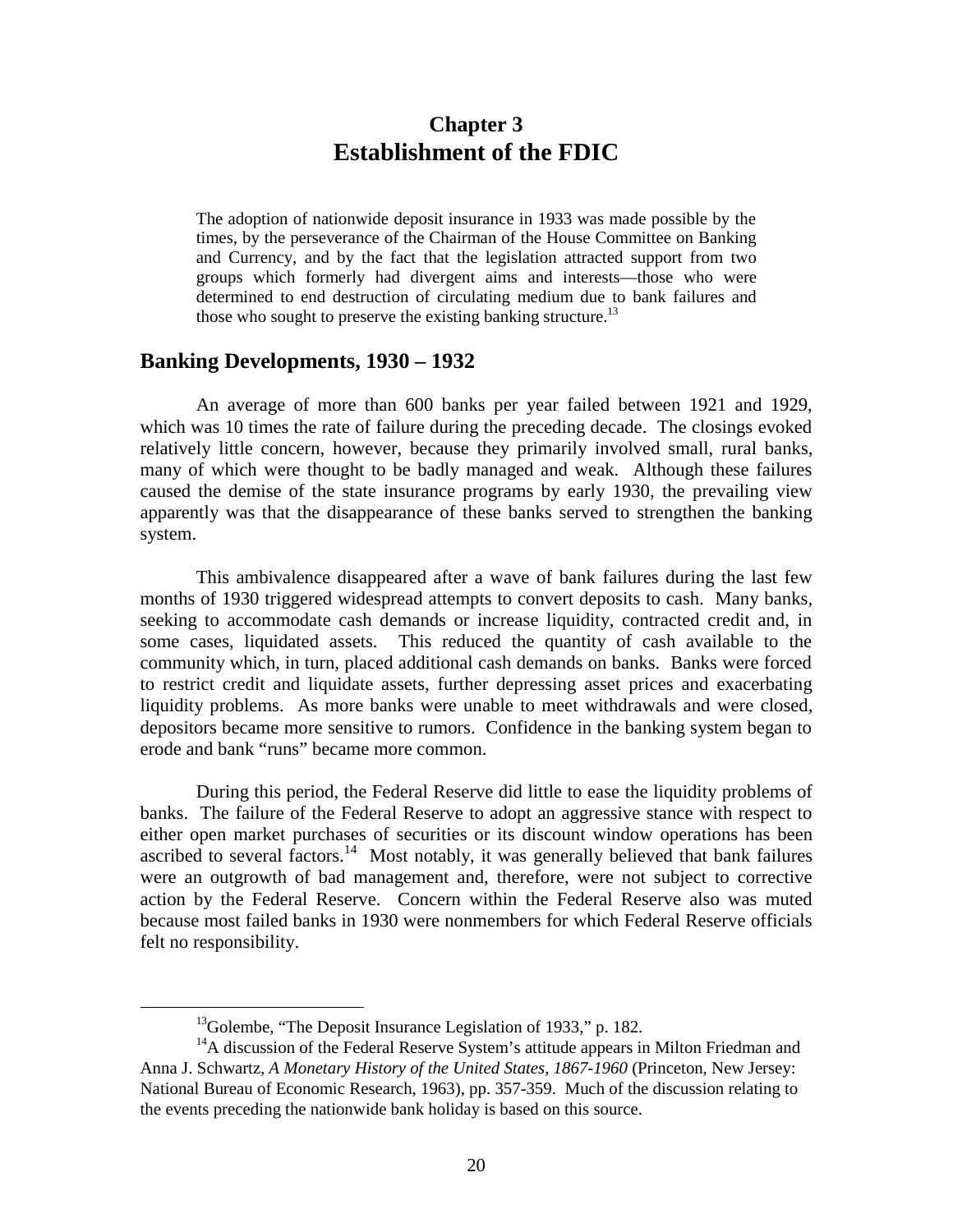In all, 1,350 banks suspended operations during 1930 (Table 5).<sup>15</sup> Bank failures during the previous decade had been confined primarily to agricultural areas; this no longer was the case in 1930. In fact, the Bank of United States, one of the nation's largest banks based in New York City, failed that year. The large jump in bank failures in 1930 was accompanied by an even greater increase in depositor losses.

| Year | Number of<br><b>Suspensions</b><br>$\bf(1)$ | <b>Deposits</b><br>(2) | <b>Losses Borne</b><br>by Depositors<br>(3) | <b>Losses as a Percent</b><br>of Deposits in All<br><b>Commercial Banks</b><br>(4) |
|------|---------------------------------------------|------------------------|---------------------------------------------|------------------------------------------------------------------------------------|
| 1921 | 506                                         | \$172,806              | \$59,967                                    | 0.21%                                                                              |
| 1922 | 366                                         | 91,182                 | 38,223                                      | 0.13                                                                               |
| 1923 | 646                                         | 149.601                | 62.142                                      | 0.19                                                                               |
| 1924 | 775                                         | 210,150                | 79,381                                      | 0.23                                                                               |
| 1925 | 617                                         | 166.937                | 60.799                                      | 0.16                                                                               |
| 1926 | 975                                         | 260,153                | 83,066                                      | 0.21                                                                               |
| 1927 | 669                                         | 199,332                | 60,681                                      | 0.15                                                                               |
| 1928 | 498                                         | 142,386                | 43,813                                      | 0.10                                                                               |
| 1929 | 659                                         | 230,643                | 76,659                                      | 0.18                                                                               |
| 1930 | 1,350                                       | 837,096                | 237,359                                     | 0.57                                                                               |
| 1931 | 2,293                                       | 1,690,232              | 390,476                                     | 1.01                                                                               |
| 1932 | 1,453                                       | 706,187                | 168,302                                     | 0.57                                                                               |
| 1933 | 4,000                                       | 3,596,708              | 540,396                                     | 2.15                                                                               |

| Table 5                                         |
|-------------------------------------------------|
| <b>Commercial Bank Suspensions, 1921 – 1933</b> |
| (\$ Thousands)                                  |

*Sources*: Columns (1), (2) and (3), FDIC; column (4), Friedman and Schwartz.

As liquidity pressures subsequently eased during the early months of 1931, the number of bank failures declined sharply, but the decrease proved to be short-lived. Bank failures again rose between March and June as the public resumed converting deposits into currency and banks sought to meet withdrawal demands. During the second-half of the year, another, more serious, liquidity scramble occurred.

Once again, the Federal Reserve failed to inject sufficient liquidity into the banking system. In 1931, policymakers were primarily preoccupied with international monetary matters. The abandonment by Great Britain of the gold standard in September

<sup>15</sup>The terms "bank suspensions" and "bank failures" often are used interchangeably. For the most part, this practice is followed throughout the chapter. Technically, however,

<sup>&</sup>quot;suspensions" include all banks that are closed because of financial difficulties, whereas "failures" are limited to those suspended banks that were placed in the hands of receivers and liquidated. Some of the suspended banks were reorganized or restored to solvency and resumed operations. In either instance, the assumption is that the suspended bank actually failed, though rehabilitation later occurred.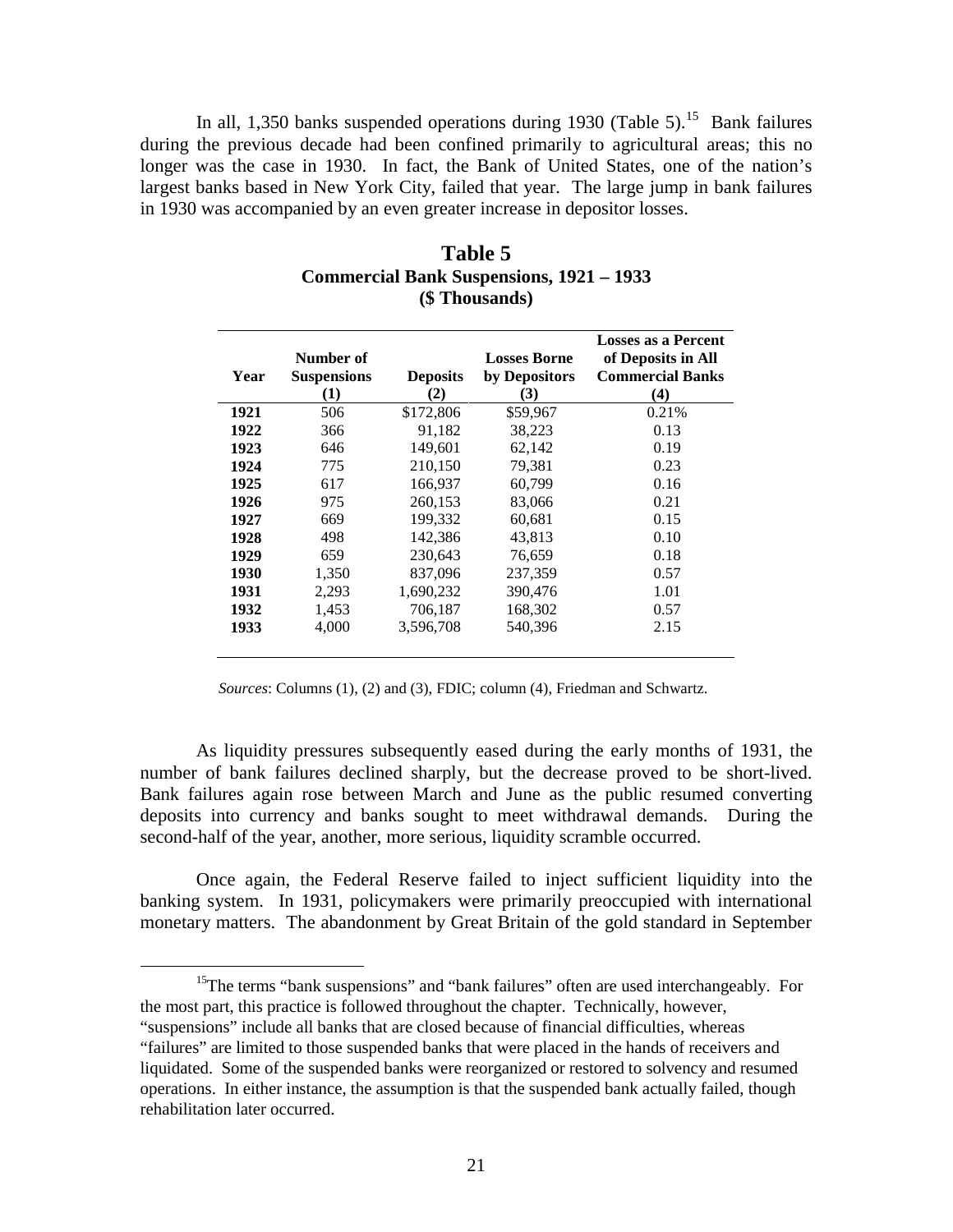1931 aroused general fears that other countries might follow. These fears caused many foreigners with U.S. bank accounts to convert deposits to gold in the New York money market. To stem the ensuing gold outflow, the Federal Reserve Bank of New York sharply increased its rediscount rate. Although this action achieved the desired effect, no steps were taken to augment already depleted bank reserves through extensive open market purchases of securities. By ignoring domestic financial considerations, the Federal Reserve added to the banking industry's woes.

The effects of these liquidity crises were reflected in the bank failure statistics. About 2,300 banks suspended operations in 1931. The number of failures thus exceeded the average number for the 1921-1929 period by almost threefold. Losses borne by depositors in 1931 exceeded losses for the entire 1921-1929 period.

In an attempt to ease bank liquidity problems, the National Credit Corporation was organized by private-sector bankers in October 1931 to extend loans to weakened banks. However, the corporation failed within a matter of weeks. Business leaders appealed to the federal government for assistance. The Hoover Administration responded by recommending two measures. The first resulted in the creation, in January 1932, of a new major federal lending agency, the Reconstruction Finance Corporation (RFC). One of its primary functions was to make advances to banks. By the end of 1932, the RFC had authorized almost \$900 million in loans to assist over 4,000 banks striving to remain open. The RFC might have assisted more banks had Congress not ordered it to disclose publicly the names of borrowers, beginning in August 1932. Appearance of a bank's name on the list was interpreted as a sign of weakness and frequently led to runs on the bank. Consequently, many banks refrained from borrowing from the RFC.

The second measure supported by the Hoover Administration – the Glass-Steagall Act of February 27, 1932 – broadened the circumstances under which member banks could borrow from the Federal Reserve System. It enabled a member bank to borrow from a Federal Reserve Bank upon paper other than that ordinarily eligible for rediscount or as collateral for loans. Although the amounts subsequently borrowed were not large in the aggregate, the measure did aid individual banks.

The generally improved banking situation during the ensuring months was marked by a significant drop in both the number of bank failures and depositor losses. However, other signs suggested that the industry's troubles were far from over. Waves of bank failures still occurred during the year. Another disquieting sign was the emergence of bank moratoria. Initially, they were declared by individual local communities. Later that year, Nevada proclaimed the first statewide moratorium when runs on individual banks threatened to involve banks throughout the state. Similar moratoria were to play a role in the events that culminated in the nationwide bank holiday of 1933.

#### **The Banking Crisis of 1933**

During the winter of 1932-1933, banking conditions deteriorated rapidly. In retrospect, it is not possible to point to any single factor that precipitated the calamitous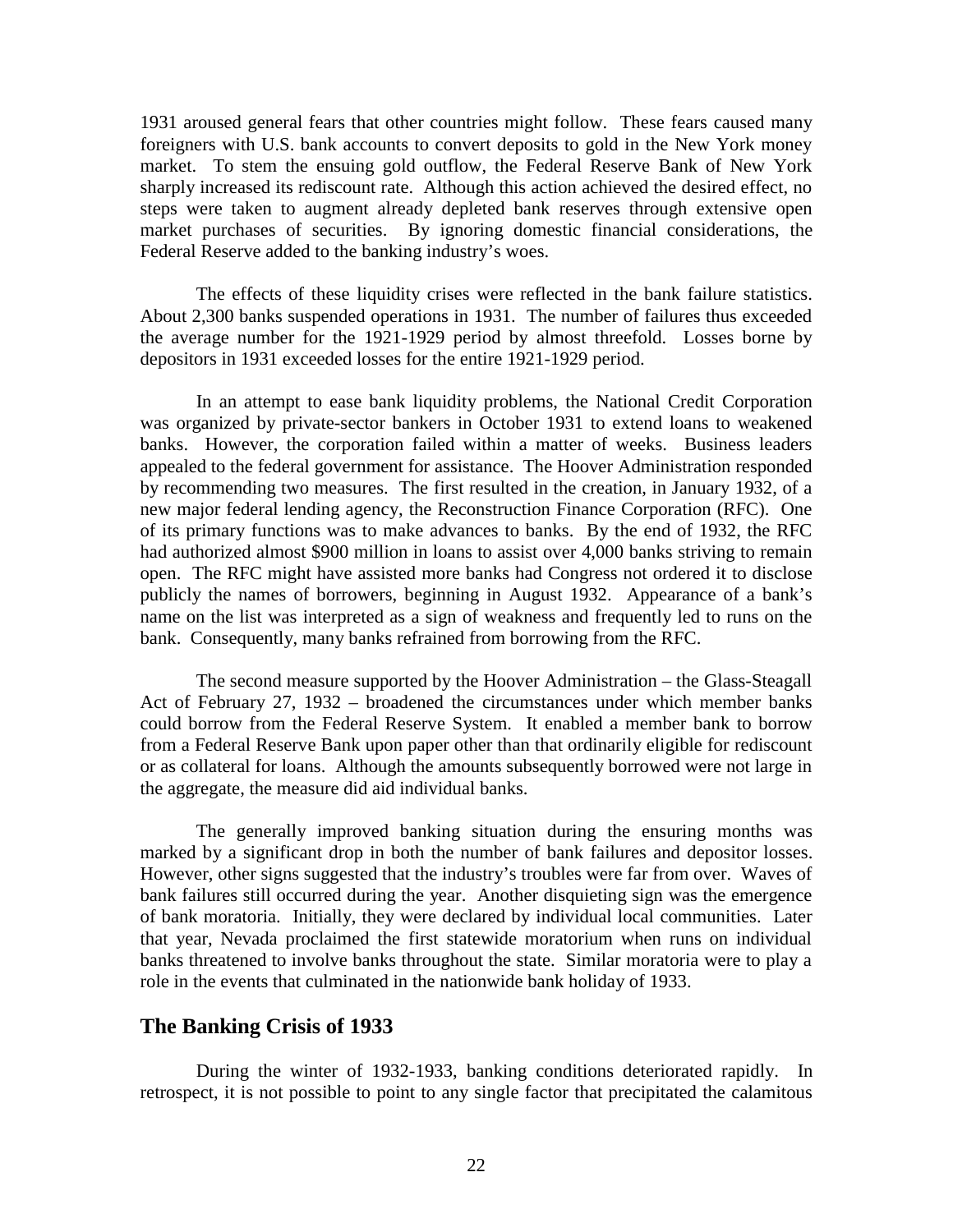events of this period. The general uncertainty with respect to monetary and banking conditions undoubtedly played the major role, although there were specific events that tended to increase liquidity pressures within the system. Banks, especially in states that had declared bank moratoria, accelerated withdrawals from correspondents in an attempt to strengthen their position. Currency holdings increased significantly, partially in anticipation of additional bank moratoria.

Additional liquidity pressures were brought about by concern relating to the future of the dollar. With the election of Franklin D. Roosevelt in November 1932, rumors circulated that the new administration would devalue the dollar, which led to an increase in speculative holdings of foreign currencies, gold and gold certificates. Unlike the period of international monetary instability in 1931, a significant amount of the conversions from Federal Reserve notes and deposits to gold came from domestic sources. These demands placed considerable strain on New York City banks and, ultimately, on the Federal Reserve Bank of New York.

It was the suddenness of the withdrawal demands in selected parts of the country that started a panic of massive proportions. State after state declared bank holidays. The banking panic reached a peak during the first three days of March 1933. Visitors arriving in Washington to attend the presidential inauguration found notices in their hotel rooms that checks drawn on out-of-town banks would not be honored. By March 4, Inauguration Day, every state in the Union had declared a bank holiday.

As one of his first official acts, President Roosevelt proclaimed a nationwide bank holiday to commence on March 6 and last four days. Administration officials quickly began to draft legislation designed to legalize the holiday and resolve the banking crisis. Early in their deliberations they realized that the success of any proposed plan of action primarily would hinge on favorable public reaction. As noted by Raymond Moley, a key presidential adviser who attended many of the planning sessions:

We knew how much of banking depended upon make-believe or, stated more conservatively, the vital part that public confidence had in assuring solvency.<sup>16</sup>

To secure public support, officials formulated a plan that relied on orthodox banking procedures.

Few members of Congress knew what was contained in the Administration's bill when they convened in extraordinary session at noon on March 9. In fact, Henry B. Steagall, Chairman of the Committee on Banking and Currency, purportedly had the only copy of the bill in the House. Waving the copy over his head, Steagall had entered the House chamber, shouting, "Here's the bill. Let's pass it."<sup>17</sup> After only 40 minutes of debate, during which time no amendments were permitted, the House passed the bill,

<sup>&</sup>lt;sup>16</sup>Raymond Moley, *The First New Deal* (New York: Harcourt, Brace & World, Inc., 1966), p. 171.

<sup>&</sup>lt;sup>17</sup>Ibid., p. 177.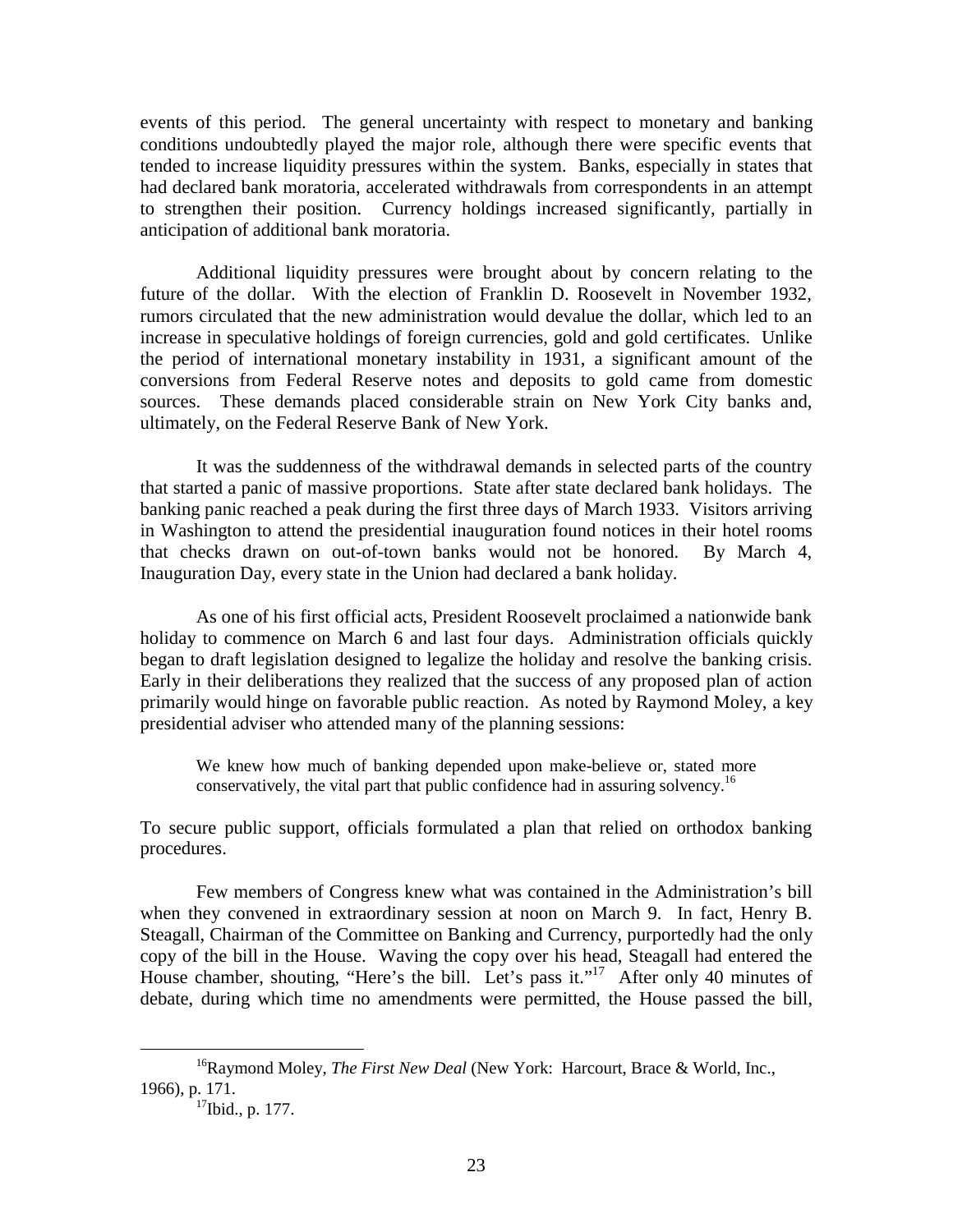known as the Emergency Banking Act. Several hours later, the Senate also approved the emergency legislation intact.

The Emergency Banking Act legalized the national bank holiday and set standards for the reopening of banks after the holiday. The Act expanded the RFC's powers as a means of dealing with the crisis then threatening the banking system. It authorized the RFC to invest in the preferred stock and capital notes of banks and to make secured loans to individual banks.

To ensure an adequate supply of currency, the Act provided for the issuance of Federal Reserve Notes, which were to be backed by U.S. government securities. The Federal Reserve Banks were empowered to advance the new currency to member banks without requiring much collateral. After the Act was signed into law, the Bureau of Engraving and Printing promptly went into 24-hour production to manufacture the currency.

The President subsequently issued a proclamation extending the holiday in order to allow time for officials to reopen the banks. In his first "fireside chat," delivered on March 12, President Roosevelt reviewed the events of the past several days and outlined the reopening schedule. Following proper certification, member banks in the 12 Federal Reserve Bank cities were to reopen on March 13. Member banks in some 250 other cities with recognized clearinghouses were to reopen on March 14. Thereafter, licensed member banks in all other localities were to reopen. The President indicated that the Secretary of the Treasury already had contacted the various state banking departments and requested them to follow the same schedule in reopening state nonmember banks. Before concluding his radio address, the President cautioned that he could not promise that every bank in the nation would be reopened. About 4,000 banks never reopened either because of the events of the previous two months or the bank holiday itself.

The task of implementing the Emergency Banking Act primarily was the responsibility of the Secretary of the Treasury. Under the Act, licenses for all member banks, both national and state, were to be issued by the Secretary. (State nonmember banks were to be licensed by the state banking departments.) The Treasury, however, demanded that each of the Federal Reserve Banks approve of the reopening of banks in their respective districts. The Federal Reserve Board balked at this demand, preferring instead that the Treasury Department shoulder the entire burden of reopening member banks. The controversy was resolved in the Treasury Department's favor. It was agreed that licenses would be issued by the Secretary of the Treasury upon the recommendation of the district Federal Reserve Bank, the chief national bank examiner and the Comptroller of the Currency. Several hundred banks soon reopened for business on the certification of the Treasury. As the reopening proceeded, public confidence increased significantly and widespread hoarding ceased.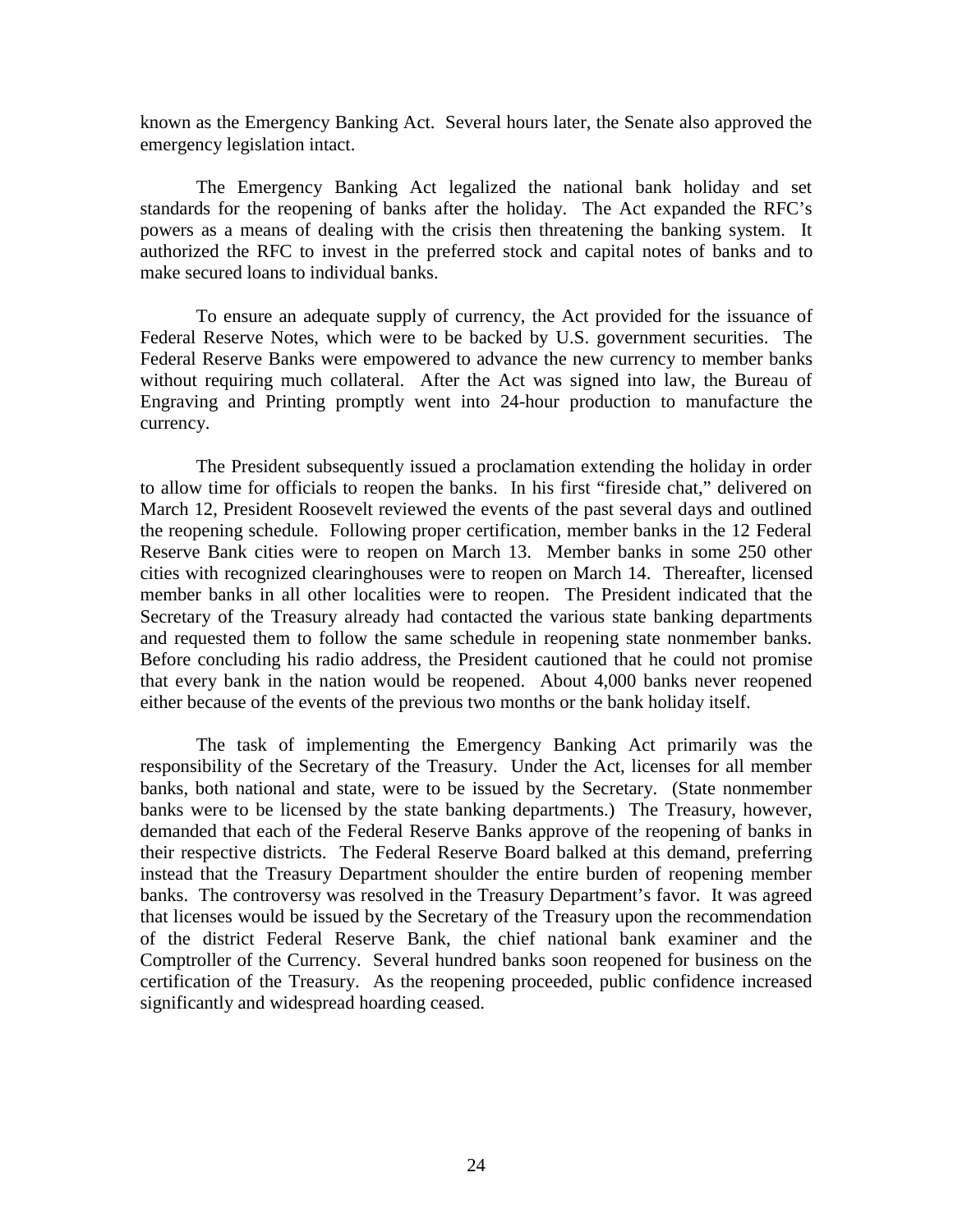### **Federal Deposit Insurance Legislation**

After some semblance of order had returned to the financial system, efforts were renewed in Congress to enact deposit insurance legislation. Although a deposit insurance bill had been passed by the House in 1932, the Senate had adjourned without acting on the proposal. Insurance proponents hoped that legislative efforts would prove successful this time, since the banking crisis was still fresh in the public's mind. In their view, recent events had shown that a system of federal deposit insurance was necessary to achieve and maintain financial stability.

One of the chief proponents of federal deposit insurance in Congress was Representative Steagall. He has been credited with proposing the legislation that created the Federal Deposit Insurance Corporation, leading the fight for its adoption in the House and helping to effect a compromise when chances for passage of the bill appeared doomed. Steagall's achievement was all the more remarkable in view of the formidable opposition confronting the proponents of deposit insurance. Opposition emanated from the Roosevelt Administration, segments of the banking industry and from some members of Congress.

Arguments offered against deposit insurance reflected both practical and philosophical considerations. Opponents asserted that deposit insurance would never work. They pointed to the defunct state-level deposit insurance programs to substantiate their argument. Another widely held view was that deposit insurance would remove penalties for bad management. Critics also charged that deposit insurance would be too expensive and that it would represent an unwarranted intrusion by the federal government into the private sector.

Within the Roosevelt Administration, the Secretary of the Treasury Woodin was strongly opposed to the idea of federal deposit insurance. While historians have asserted that the Secretary's views were partially responsible for President Roosevelt's opposition to deposit insurance, accounts differ regarding the nature and extent of Roosevelt's opposition. However, the Administration was not of one mind on the issue. Support was voiced by Vice President John Nance Garner and Jesse H. Jones of the RFC, among others. Prior to Roosevelt's inauguration, Garner, then-Speaker of the House, had appealed to the President-elect to support deposit insurance. When Roosevelt declined, stating that it would never work, Garner predicted that deposit insurance legislation eventually would be passed.<sup>18</sup>

Banking interests, particularly those representing the larger banks, generally viewed federal deposit insurance with distaste. The President of the American Bankers Association declared that deposit insurance was "unsound, unscientific and dangerous."<sup>19</sup> The banking industry's views had only limited effect since banking at that time was held in low esteem. The industry's already tarnished image was not helped by disclosures of

 <sup>18</sup>Ibid., pp. 318-319.

<sup>&</sup>lt;sup>19</sup>"Wires Banks to Urge Veto of Glass Bill," *The New York Times*, June 16, 1933, p. 14.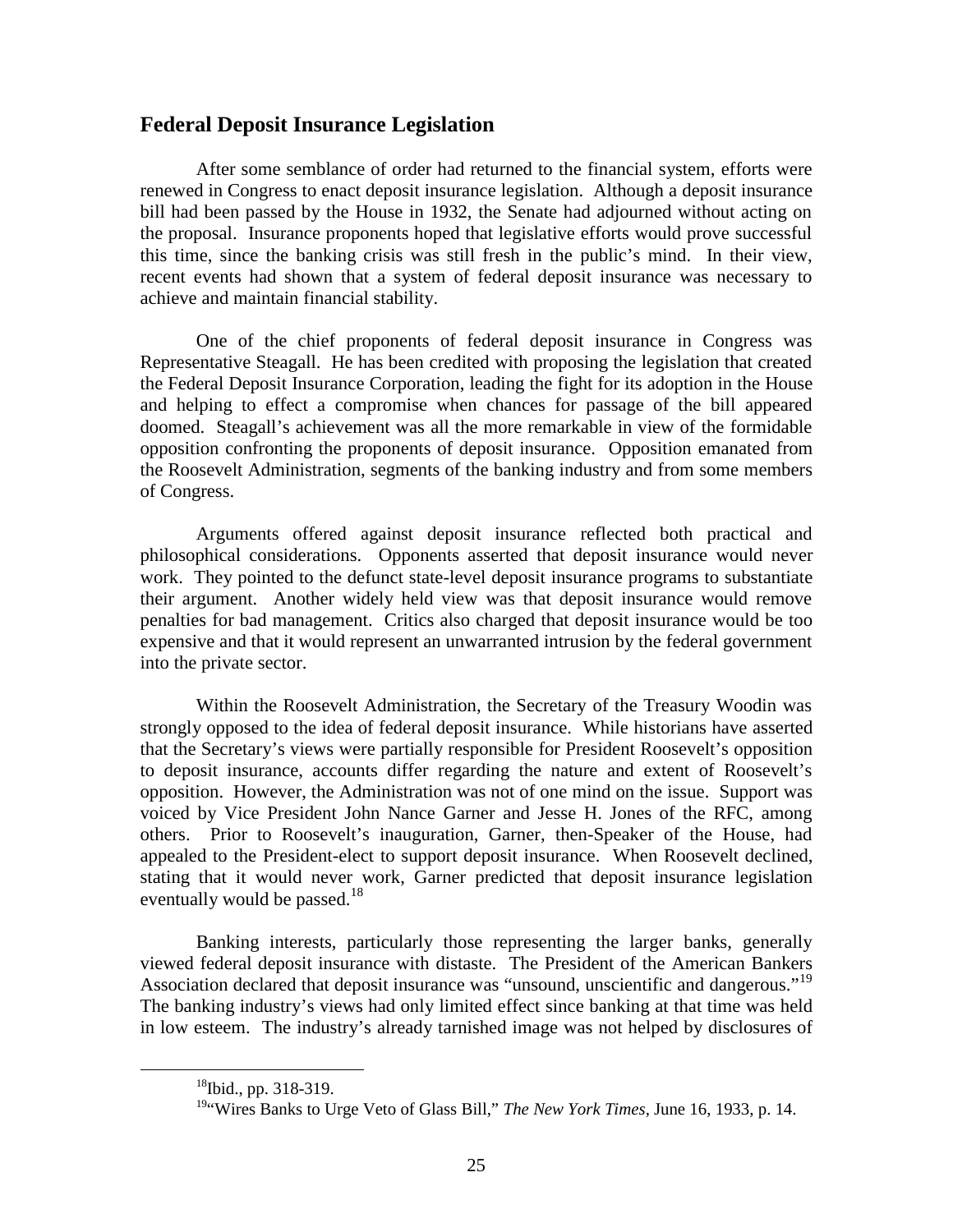unsavory security market dealings on the part of certain New York banks which came to light when deposit insurance was being considered in Congress.

More formidable opposition to deposit insurance came from several influential Congressmen. One of the most vociferous opponents was Carter Glass of Virginia, Chairman of the Senate Banking and Currency Committee. He had been Roosevelt's initial choice to serve as Secretary of the Treasury, but declined the Cabinet offer. Although Senator Glass was intent on passing banking reform legislation, federal deposit insurance was not one of the reforms he supported or sought. In opposing federal deposit insurance, Glass pointed to the record of the defunct state insurance programs. Nevertheless, he subsequently allowed bank deposit insurance to be written into a banking bill that he had sponsored. One business journal during the period reported that Glass simply had yielded to public opinion:

It became perfectly apparent that the voters wanted the guarantee [deposit insurance], and that no bill which did not contain such a provision would be satisfactory either to Congress or to the public. Washington does not remember any issue on which the sentiment of the country has been so undivided or so emphatically expressed as upon this. $^{20}$ 

In mid-May both Senator Glass and Representative Steagall formally introduced banking reform bills, which included provisions for deposit insurance. The two bills primarily differed with respect to the conditions for membership in the deposit insurance corporation that was to be created. Whereas membership in the Federal Reserve was a precondition for obtaining deposit insurance under the Senate bill, it was not a prerequisite in the House version. Both bills incorporated the demands made by the Roosevelt Administration that (1) deposit coverage be based on a sliding scale, and (2) there be a one-year delay in the start of the insurance corporation.

Later that month, however, the Glass bill was amended to incorporate Senator Arthur Vandenberg's proposal calling for the creation of a temporary deposit insurance fund. Vandenberg opposed a delay in the start of deposit insurance because "the need is greater in the next year than for the next hundred years."<sup>21</sup> On the day Vandenberg introduced his proposal, Vice President Garner was presiding over the Senate, which was sitting as a court of impeachment in the trial of a district judge. Garner had heard that Vandenberg had formulated a deposit insurance plan that would accomplish the same goals as those contained in an insurance bill which Garner had pushed through the House in 1932. Desiring that deposit insurance be implemented as soon as possible, Garner therefore approached Vandenberg during the impeachment proceedings and inquired whether he had the deposit insurance amendment in his possession. After Vandenberg responded affirmatively, Garner instructed him to introduce the amendment when signaled. Several minutes later, Garner suspended the court proceedings and ordered the Senate into regular session to consider more banking legislation. With Garner sitting by

 <sup>20&</sup>quot;Deposit Insurance," *Business Week*, April 12, 1933, p. 3.

<sup>21&</sup>quot;Bank Bill Debate to Open in Senate," *The New York Times*, May 19, 1933, p. 4.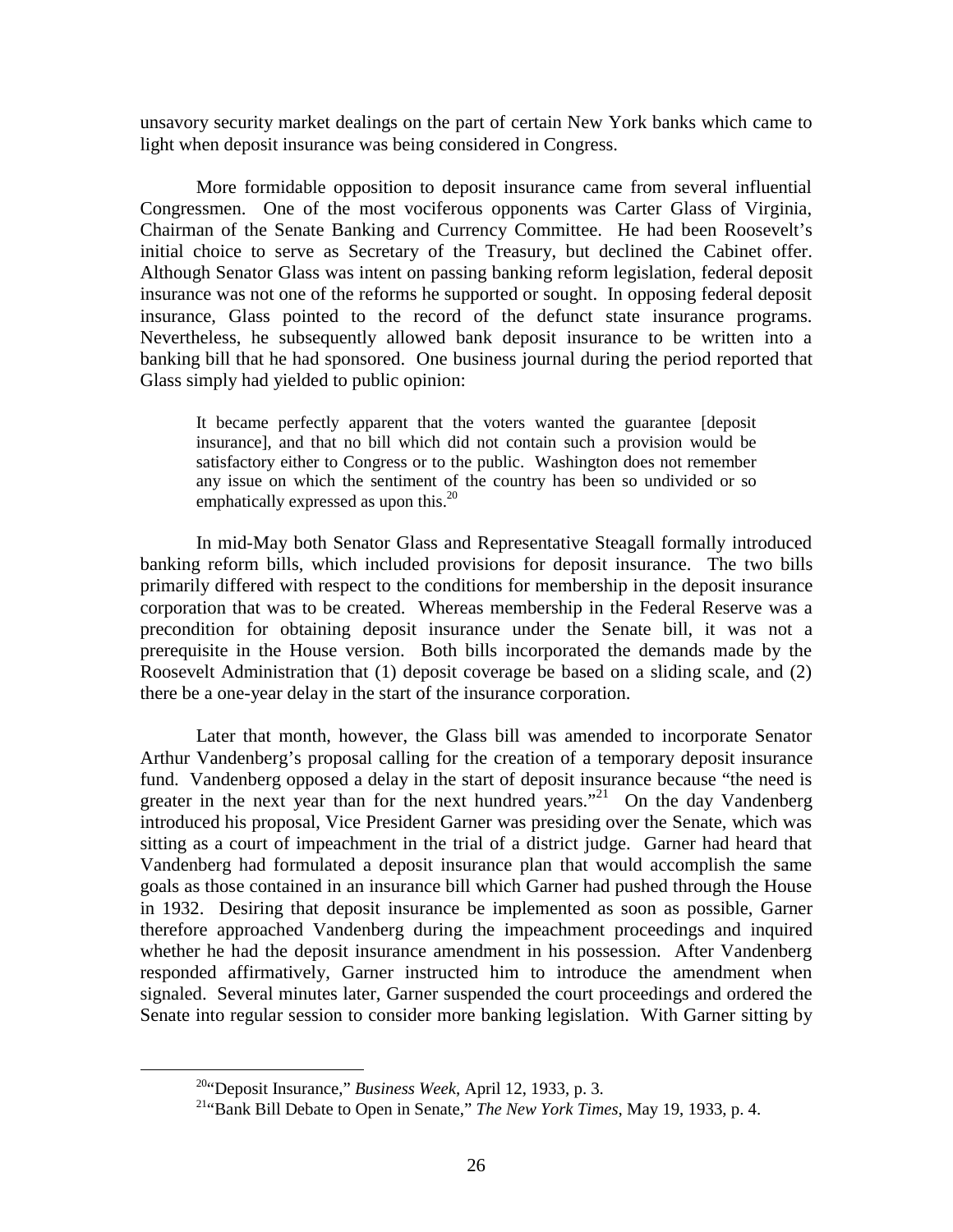his side, Vandenberg then offered his deposit insurance amendment, which was overwhelmingly adopted.

The amendment stipulated that, effective January 1, 1934, the temporary fund would provide insurance coverage up to \$2,500 for each depositor and would function until a permanent corporation began operations on July 1, 1934. If demands on the temporary fund exceeded available monies, the Treasury would be obligated to make up the difference. The amendment also provided that solvent state banks could join the fund.

The inclusion of the Vandenberg amendment in the Senate bill almost resulted in the defeat of deposit insurance in Congress. When the banking reform bills that had been passed by both houses were sent to a joint conference committee for resolution of differences, an impasse promptly developed. The House conferees opposed the Vandenberg amendment contained in the Senate version of the bill, particularly the provision calling for the immediate establishment of a temporary insurance corporation. Another issue that split the conferees was whether Federal Reserve membership should be a precondition for obtaining deposit insurance.

A compromise finally was reached on June 12, after the Senate conferees threatened to remove all deposit insurance provisions from the bill. They feared that the impasse over deposit insurance could endanger all of the banking reform measures contained in the bill. In order to save the bill, the House conferees reluctantly accepted the Senate's version as well as an additional provision desired by the Senate conferees to liberalize the branching restrictions governing national banks. This provision reflected widespread public disillusionment with the failure-prone independent banking system. Proponents of branch banking maintained that geographic diversification of lending risks and the deposit base would result in a lower bank failure rate.

The bill agreed to by the conferees passed both houses of Congress on the following day. Some opponents of deposit insurance had not yet thrown in the towel, though. The American Bankers Association wired its member banks, urging them to telegraph President Roosevelt immediately to request his veto of the legislation. Nevertheless, Roosevelt signed the measure, known as the Banking Act of 1933, into law on June 16, 1933. Section 8 of the Act created the Federal Deposit Insurance Corporation through an amendment to the Federal Reserve Act. The Banking Act of 1933 also created the Federal Reserve Open Market Committee and imposed restrictions on the permissible activities of member banks of the Federal Reserve System.

#### **Deposit Insurance Provisions of the Banking Act of 1933**

Section 12B of the Federal Reserve Act as amended created the Federal Deposit Insurance Corporation and defined its organization, duties and functions. It provided for two separate plans of deposit insurance: a temporary plan which was to be initiated on January 1, 1934, and a permanent plan which was to become effective on July 1, 1934.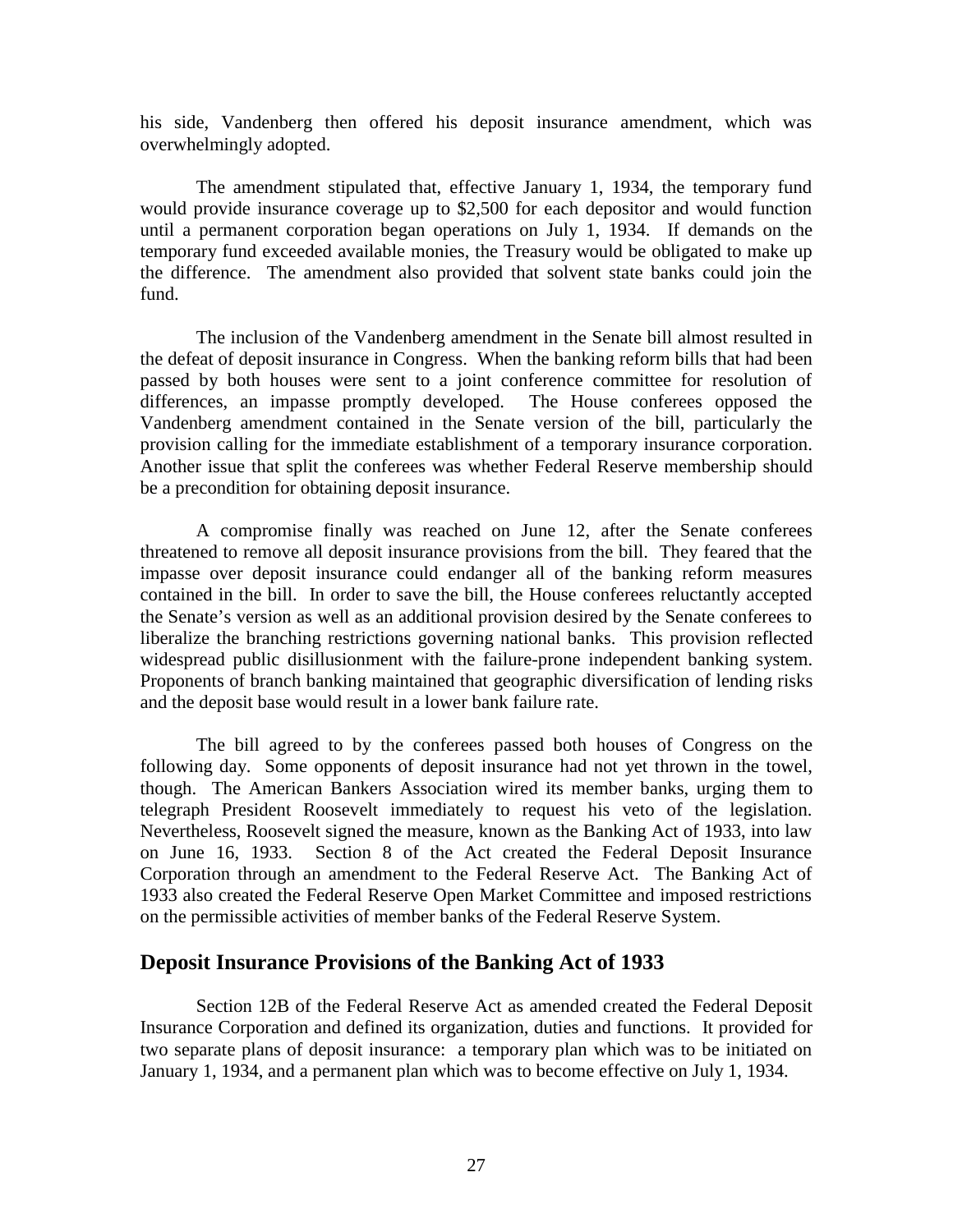Capital necessary to establish the FDIC was to be provided by the United States Treasury and the 12 Federal Reserve Banks. The Treasury was to contribute \$150 million. Each of the Federal Reserve Banks was required to subscribe to Class B capital stock in an amount equal to one-half of its surplus as of January 1, 1933.

Management of the FDIC was vested in a Board of Directors consisting of three members. The Comptroller of the Currency was designated a member *ex officio*; the other two members were to be appointed by the President for six-year terms with the advice and consent of the Senate. One of the two appointive directors was to serve as Chairman of the Board, and not more than two members of the Board could be members of the same political party.

The temporary plan of deposit insurance initially limited protection to \$2,500 for each depositor. Banks admitted to insurance under the temporary plan were to be assessed an amount equal to one-half of 1 percent of insurable deposits. One-half of the assessment was payable at once; the rest was payable upon call by the FDIC.

All Federal Reserve member banks licensed by the Secretary of the Treasury under terms of an Executive Order of the President, issued March 10, 1933, were required by law to become members of the temporary fund on January 1, 1934. Other banks were authorized to join the fund upon certification of their solvency by the respective state supervisory agencies and after examination by, and with the approval of, the Federal Deposit Insurance Corporation.

The original permanent plan, while it never took effect and was superseded by a new permanent plan in the Banking Act of 1935, contained certain features of historical interest. Banks participating in insurance under the original plan were to subscribe to capital stock of the FDIC and be subject to whatever assessments might be needed to meet the losses from deposit insurance operations. The plan provided for full protection of the first \$10,000 of each depositor, 75 percent coverage of the next \$40,000 of deposits, and 50 percent coverage of all deposits in excess of \$50,000. In order to retain their insurance, all participating banks were required to become members of the Federal Reserve System within two years. Thus, with regard to financing, degree of protection and supervisory provisions, the original plan differed significantly from both the temporary plan and the permanent plan that became effective with the Banking Act of 1935.

## **Formation of the Federal Deposit Insurance Corporation**

One of the first tasks facing the FDIC was the formation of an operating organization. As provided in the Banking Act of 1933, the Comptroller of the Currency, J. F. T. O'Connor, was designated as a director. He served as the FDIC's chief executive until the appointment of the other two directors.

In September, the President appointed as the other directors Walter J. Cummings, then-special-assistant to Secretary of the Treasury Woodin, and E. G. Bennett, a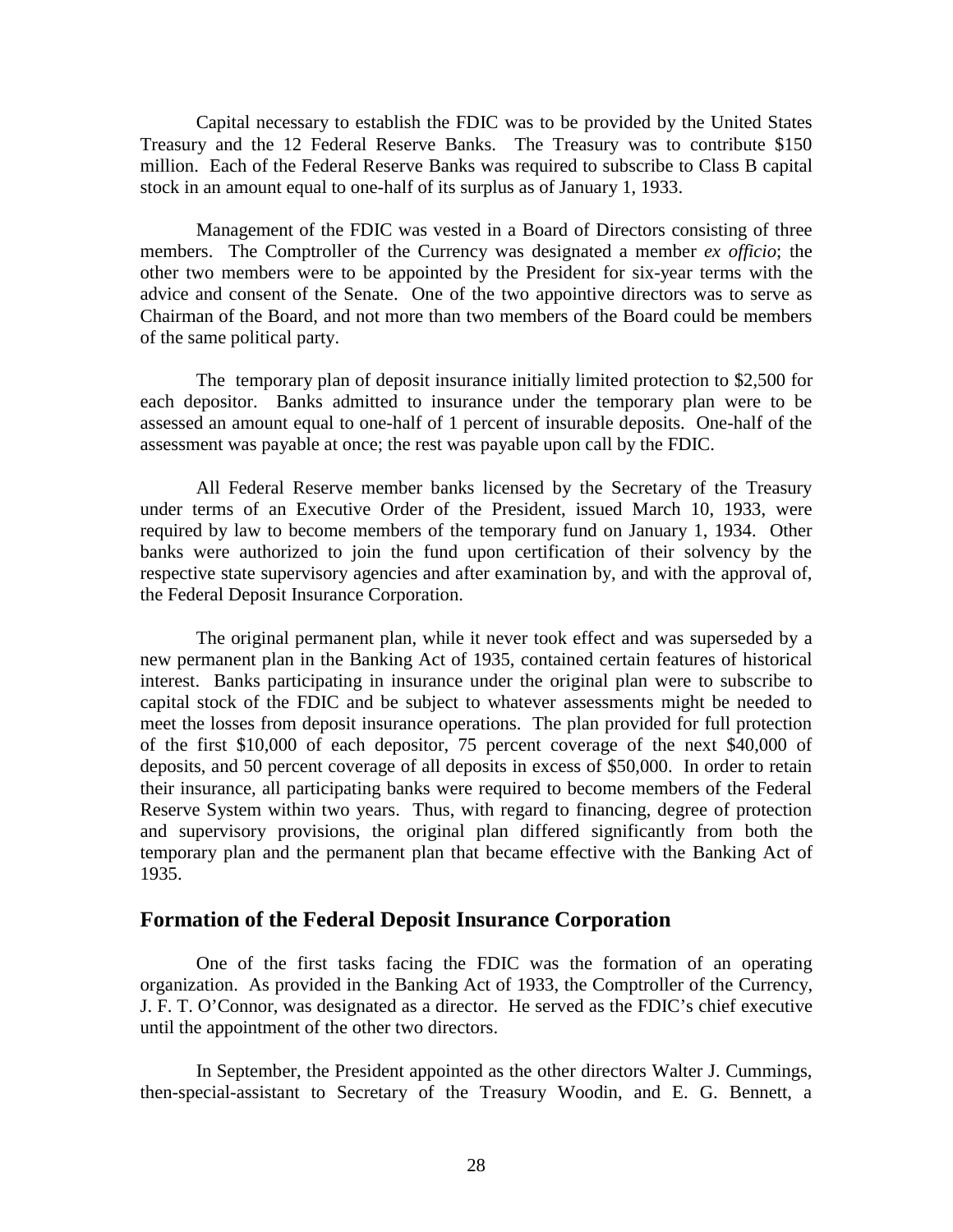Republican banker and businessman from Utah. The directors organized on September 11, 1933, and elected Cummings to serve as Chairman of the Board. As was his intent, Cummings' chairmanship lasted only through the initial organization of the FDIC. In January 1934, he left the FDIC to assume the chairmanship of Continental Illinois National Bank & Trust Company in Chicago.

Bank examination consumed nearly all of the FDIC's efforts in the months before the establishment of the temporary fund on January 1, 1934. The hastily assembled examination force had to examine almost 8,000 state-chartered nonmember banks in three months in order for the FDIC to meet its responsibilities under the Banking Act of 1933. The task of completing these admission examinations was largely accomplished as intended by the end of 1933. Of the 7,834 applicant nonmember banks, 83 percent were approved for insurance, 12 percent were rejected, 4 percent were still pending decisions, and less than 1 percent remained to be examined.

## **The Temporary Federal Deposit Insurance Fund**

*Admission standards***.** Actual insurance of bank deposits became effective on January 1, 1934. The Temporary Federal Deposit Insurance Fund opened with 13,20l banks insured (or approved for insurance). Of these, 12,987 were commercial banks and 214 were mutual savings banks. These represented 90 percent of all commercial banks and 36 percent of all mutual savings banks.

The lower participation rate among savings banks was attributable to several factors. Many savings banks questioned whether they needed deposit insurance. Unlike commercial banks, savings banks had not been seriously affected by bank runs since they legally could restrict deposit withdrawals. In several states mutual savings banks legally could not subscribe to stock in the FDIC. In other instances, savings banks objected to FDIC membership on philosophical grounds. As summed up by one savings banker, "I for one want none of this FDIC. If it's New Deal, that damns it as far as I'm concerned. $"^{22}$ 

Pursuant to the intent of Congress, the FDIC accepted for insurance all banks that it found to be solvent. However, it was recognized that a great many banks lacked sufficient capital, which posed a huge risk for the insurance fund. Some banks were admitted upon a commitment to increase their capital, either from the RFC or local interests. A program of reexamination and rehabilitation was carried on throughout the year by the FDIC.

*Organizational changes.* Following the departure of Walter J. Cummings, E. G. Bennett served briefly as acting chairman of the FDIC. In February 1934, Leo T. Crowley, a 46-year-old bachelor, became chairman. As former owner of several Wisconsin banks during the Depression, he had organized and headed the Wisconsin Banking Review Board. In December 1933, he journeyed to Washington, D.C., seeking

 <sup>22</sup>Oscar Schisgall, *Out of One Small Chest* (New York: AMACOM, 1975), p. 146.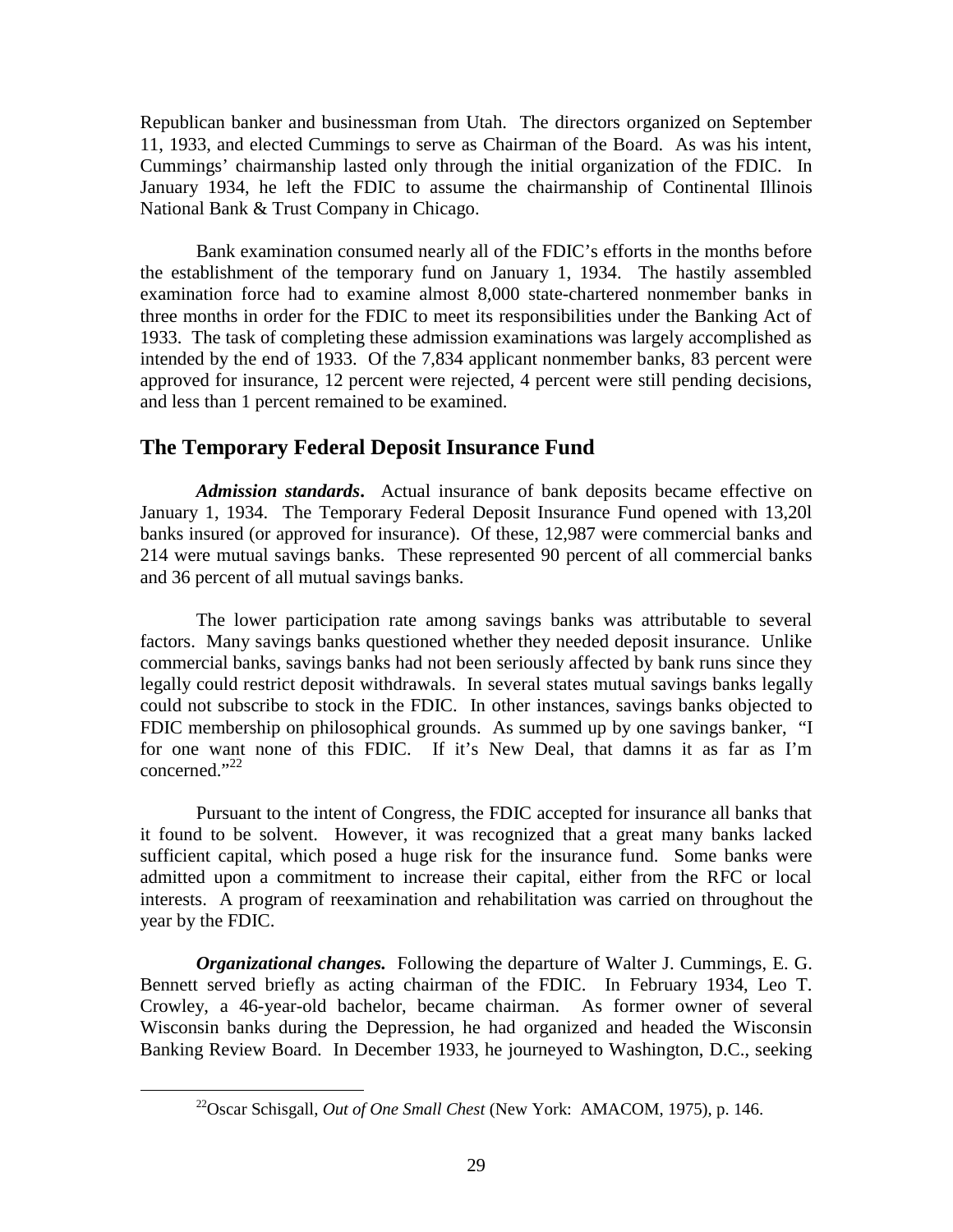aid for several hundred Wisconsin banks so they could qualify for deposit insurance. His role in restoring the health of Depression-struck banks in his native state brought him to the attention of the Roosevelt Administration.

The appointment of Crowley proved to be especially felicitous. An imposing man, he possessed both a witty personality and exceptional administrative skills. He left an indelible imprint on the FDIC during his 12-year term as chairman.

*Legislative developments.* The Banking Act of 1933 provided for termination of the Temporary Federal Deposit Insurance Fund and the inauguration of the permanent insurance plan on July 1, 1934. However, in the early part of 1934, FDIC officials recommended that the Temporary Federal Deposit Insurance Fund be extended for another year and that the law be amended in certain minor respects to facilitate administration. It was considered advisable to give the states additional time to adopt legislation to enable state banks to enjoy the full benefits of federal deposit insurance. FDIC officials also desired to gain more experience with the administration and operation of an insurance plan prior to the inauguration of the permanent plan. Moreover, the capital rehabilitation program for banks could not have been completed by July 1934, as required, to permit all banks insured with the Temporary Federal Deposit Insurance Fund to qualify for insurance under the permanent plan.

On June 16, 1934, Congress extended the life of the Temporary Federal Deposit Insurance Fund, and the effective date of the permanent plan was postponed one year, to July 1, 1935.<sup>23</sup> Insured nonmember banks were allowed to terminate their membership in the Temporary Federal Deposit Insurance Fund on July 1, 1934, provided they gave adequate notice to the FDIC. Provision was made for refunding the assessments collected from the banks that withdrew. Only 21 commercial banks elected to withdraw from the fund.

There had been some doubt as to the legality of some mutual savings banks qualifying as members of the permanent plan of deposit insurance. Furthermore, many mutual savings banks considered themselves preferred risks and wished to avoid assessment at the same rate as commercial banks. For these and other reasons, 169 mutual savings banks withdrew from the Temporary Federal Deposit Insurance Fund at the end of June 1934. Of these, 133 were located in New York State. Only two New York mutual savings banks, Emigrant Savings Bank and Franklin Savings Bank, kept their insurance with the FDIC.

Effective July 1, 1934, insurance protection was increased from \$2,500 to \$5,000 for each depositor at an insured institution, except in the case of certain mutual savings banks. Insurance protection remained at \$2,500 for each depositor at a mutual savings

<sup>&</sup>lt;sup>23</sup>The life of the temporary plan subsequently was extended for an additional two months. The second extension was approved June 28, 1935, while the Banking Act of 1935 was under consideration, and was designed merely to continue the temporary plan until that Act could be approved.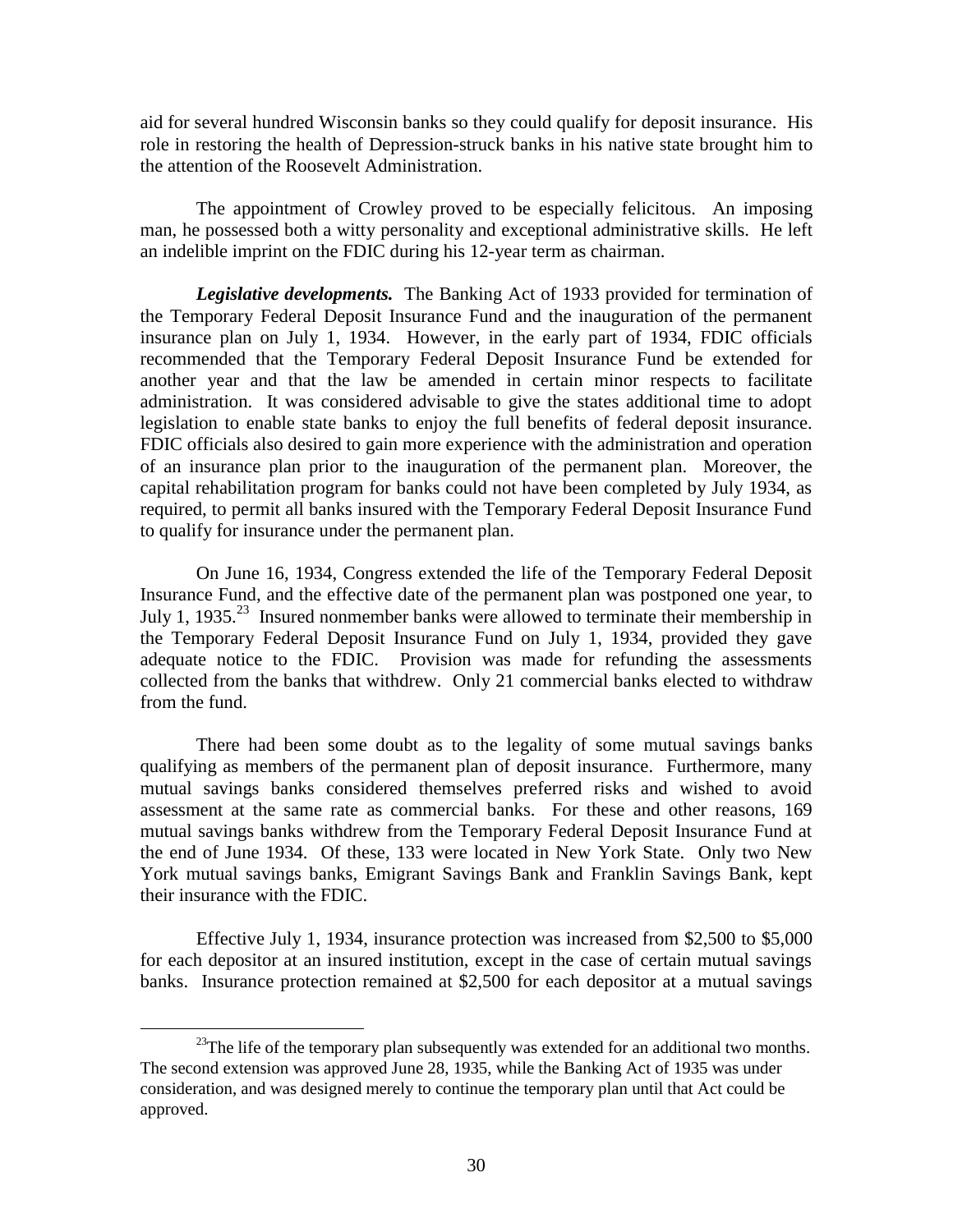bank except that any mutual savings bank could, with the consent of the FDIC, elect to be insured up to \$5,000.

At the discretion of its Board of Directors, the FDIC was authorized to set up a separate fund for mutual savings banks to be known as the Fund For Mutuals. The Temporary Federal Deposit Insurance Fund was not to be subject to the liabilities of the Fund For Mutuals, and *vice versa*. A separate Fund For Mutuals was established by the Board of Directors on July 14, 1934, effective July 1, 1934. Upon inception of the permanent plan in 1935, this fund and the fund for commercial banks were consolidated.

Under the previously existing law, insured nonmember banks were required to apply to become members of the Federal Reserve System on or before July 1, 1936, in order to continue their insurance. With the one-year delay in the establishment of the permanent fund, this requirement was changed by pushing the date back to July 1, 1937.

Banks in the territories of Hawaii, Puerto Rico, Alaska and the Virgin Islands were made eligible for insurance. In addition, the language authorizing the FDIC to act as receiver in the case of failed insured banks was clarified. By a new provision of the law, each insured bank was required to display signs to the effect that its deposits were insured by the Federal Deposit Insurance Corporation. The intent of this practice, which continues today, was to make the absence of such a sign conspicuous.

#### **Deposit Insurance and Banking Developments in 1934**

Total deposits in insured and uninsured licensed commercial banks increased during 1934 by about \$7.2 billion dollars, or 22 percent. This growth in deposits had rarely been equaled in the past and restored to the banking system approximately half of the decline in deposits that had occurred during the preceding three years.

The growth in bank deposits was accompanied by changes in the character and quality of the assets held by insured banks. Cash, amounts due from other banks and holdings of direct obligations of the United States government increased considerably. The average quality of the assets of insured commercial banks improved as large amounts of worthless and doubtful assets were written off. Increased earnings and new capital, which was obtained from the RFC and local interests, maintained banks' capital positions. At the close of 1934, insured banks held 98 percent of the assets of all licensed commercial banks.

The liquidity buildup undertaken by banks during 1934 caused FDIC officials some concern. They feared that excessive holdings by banks of cash and government securities could stifle economic recovery. Speeches given by the FDIC's directors during that period frequently contained exhortations urging bankers to expand their loan portfolios.

Only nine insured banks and 52 uninsured licensed banks suspended operations during 1934. All but one of the insured banks and most of the uninsured licensed banks